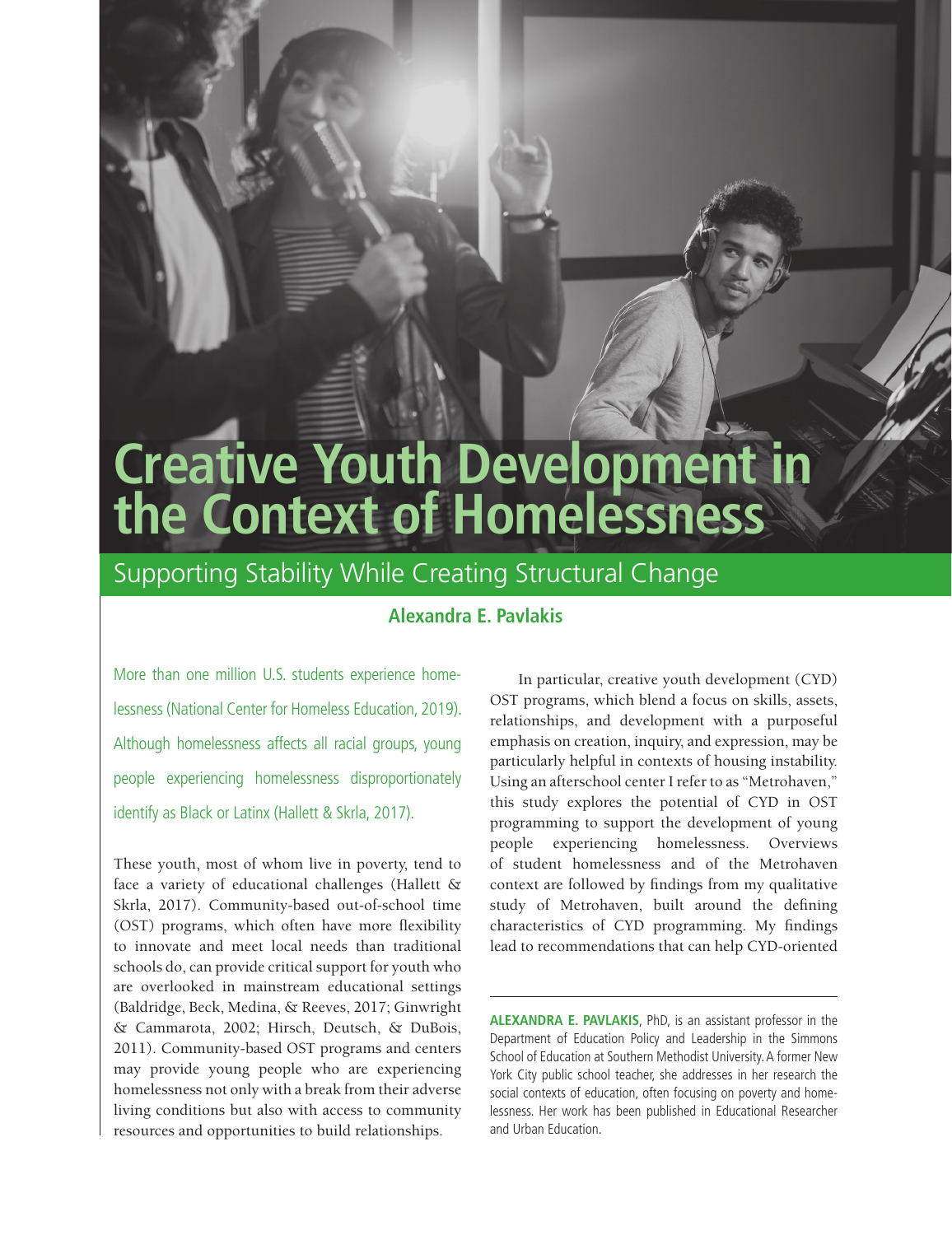OST programs to work effectively with and for youth experiencing homelessness.

#### Student Homelessness

Students who experience homelessness tend to move homes and change schools often (Miller, 2011). The moves, which are often unplanned, can interrupt learning and end relationships with friends, educators, mentors, and service providers (Miller, 2011). Students experiencing homelessness often have difficulty finding places where they can store schoolbooks, clean their laundry, use a computer, or get a good night's sleep (Hallett & Skrla, 2017; Pavlakis, 2018). Like their peers who also live in poverty, they may experience hunger and face stigma at school (Hallett &

Skrla, 2017; Miller, 2011). These challenges can culminate in poor educational outcomes such as low achievement, poor attendance, and high rates of dropout and social isolation (Miller, 2011). However, some students experiencing homelessness exhibit resilience persisting and achieving in school and remaining connected to their schools and communities (Aviles de Bradley, 2015; Hallett & Skrla, 2017; Miller, 2011).

In U.S. schools, the rights of students identified as homeless are protected by the McKinney-Vento

Homeless Assistance Act, which was reauthorized in the Every Student Succeeds Act of 2015. McKinney-Vento defines "homeless children and youths" as "individuals who lack a fixed, regular, and adequate nighttime residence" (U.S. Department of Education, 2015, p. 5). The act covers diverse settings such as shelters, motels, campgrounds, abandoned buildings, and cars; it also includes students who are doubling up with friends, acquaintances, or extended family out of economic necessity (U.S. Department of Education, 2015).

According to U.S. Department of Education guidance (2015), McKinney-Vento prohibits segregation of students by housing status, secures the right to immediate school enrollment, and aims to ensure equal access to educational resources and opportunities. Students often have the right to remain in the same school when they move (U.S. Department of Education, 2015). However, research (Miller, 2011;

Youth experiencing homelessness may spend their time at communitybased drop-in centers designed for their needs, in afterschool programs held at family homeless shelters, or in the same OST programs as their stably housed peers.

National Center for Homeless Education, 2017; Pavlakis, 2018) has found that the policy can be implemented unevenly and that many students and families are unaware of their rights. For instance, despite McKinney-Vento, students experiencing homelessness can still face barriers attending schoolbased extracurricular activities, such as sports and clubs, due to residency requirements or equipment fees (National Center for Homeless Education, 2017).

Factors that affect students' experience of homelessness include their age, race or ethnicity, sexual orientation, personality, family composition, and geographic location, as well as the duration of their homelessness and where they sleep (Miller, 2011; Pavlakis, 2018). Scholars aiming to address student

> homelessness suggest that schools create safe and stable atmospheres; build close relationships between youth and adults; collaborate to connect families to wideranging resources; and use varied practices tailored to individual students' needs, assets, and situations (Hallett & Skrla, 2017; Miller, 2011; Pavlakis, 2018).

> Youth experiencing homelessness may spend their time at community-based drop-in centers designed for their needs, in afterschool programs held at family homeless shelters, or in the same

OST programs as their stably housed peers. Existing research (Baldridge et al., 2017; Ginwright & Cammarota, 2002) highlights ways in which communitybased OST programs can support youth of color by building their social networks, fostering their identities, and encouraging their awareness of and engagement in social and political concerns. However, more research is needed on community-based OST programs that emphasize youth development and arts education in the context of homelessness.

#### Positive Youth Development

According to its strategic plan, "Metrohaven," the center where I did my research, is built on a positive youth development (PYD) model. Scholars note that the PYD model is based on the assumption that, as human beings develop, their behavior can shift as the result of two-way interactions with their surroundings. A PYD approach aims to support young people's competencies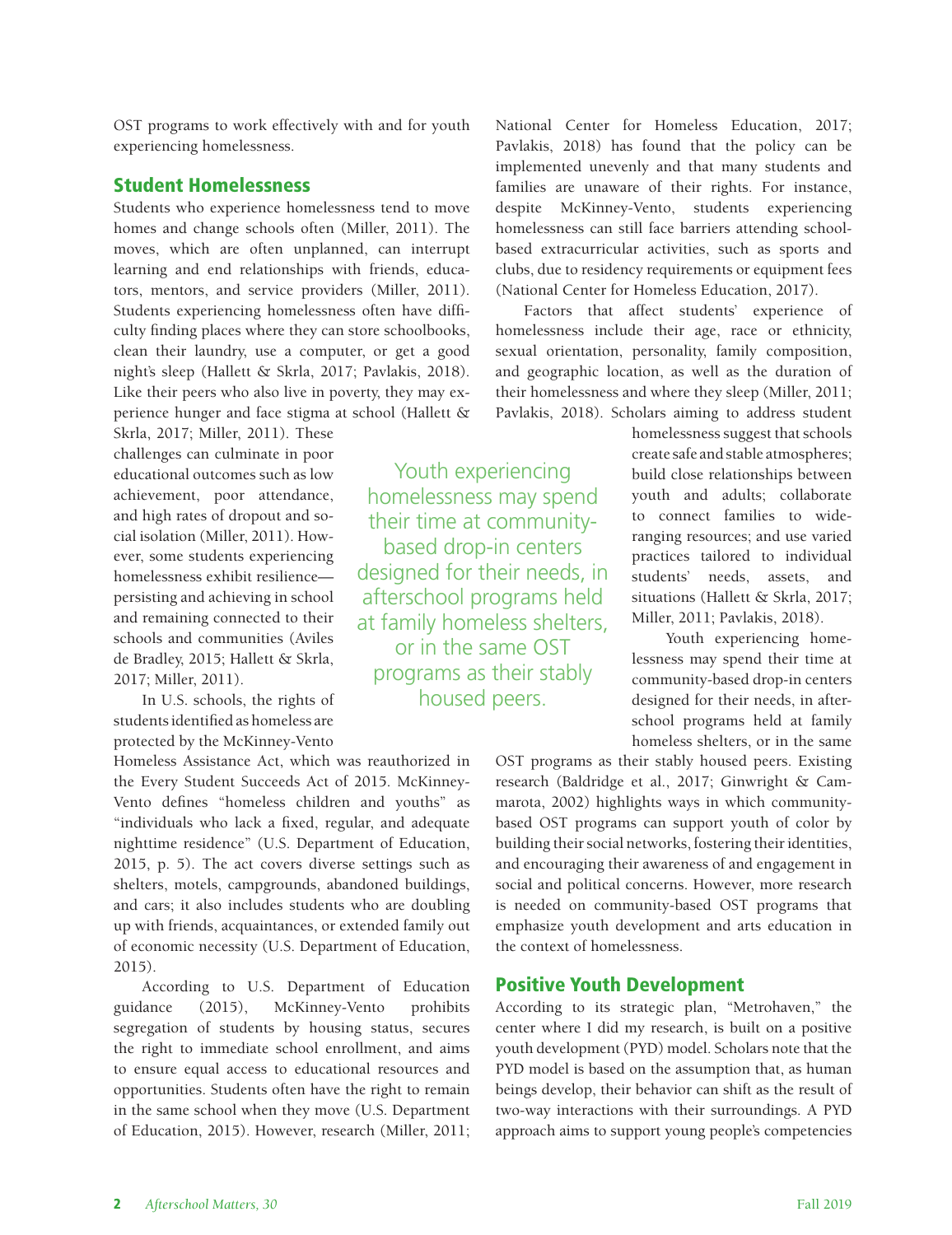and strengths rather than fix their perceived weaknesses. The model assumes that, if young people have trusting, two-way relationships with other people and with institutions, they will become productive and healthy adults. PYD focuses on supporting youth as they grow by recognizing and building their character, confidence, connections, and competence (Hirsch et al., 2011; Jenson, Alter, Nicotera, & Forrest-Bank, 2013; see also Ginwright & Cammarota, 2002).

Some scholars have critiqued PYD, suggesting that this approach takes the experience of White, middleclass youth as normative, thus discounting the varied identities and experiences of youth of color. PYD approaches may expect young people to change their behavior in order to achieve healthy development—even when political, social, or economic issues, such as racism or classism, stand in the way. These critiques suggest that PYD models, even though they may attempt to focus on assets, can nevertheless ignore the effects of oppression on youth and their development (Baldridge et al., 2017; Ginwright & Cammarota, 2002).

# Creative Youth Development

Sources (Montgomery, 2017; Whinnery, Rafa, & Wolff, 2018) suggest that CYD combines PYD with arts education or other forms of creativity in the arts and sciences. CYD connects PYD's emphasis on asset-based development with an intentional focus on creation, inquiry, and expression. CYD programs move beyond one-time introductions to creative ventures such as taking youth to see a play. Instead,

they focus on deep involvement over time, enabling young people to master skills while providing a sense of belonging to a community of practice. The creative element facilitates growth and development (Montgomery, 2017; Whinnery et al., 2018).

Programs based on CYD principles have been around for decades. However, the term has only recently come into use to define a set of program characteristics. The Massachusetts Cultural Council (MCC, 2018), among others, defines six characteristics of CYD programming:

1.Creating spaces for youth that are emotionally and physically safe

Though CYD programs generally share these characteristics, each is unique. Some CYD programs provide wraparound services to help meet young people's needs for housing, food, healthcare, or other resources—much as Metrohaven does.

- 2.Helping youth forge positive relationships with peers and adults
- 3. Setting high expectations for learning and growth in the arts, humanities, and sciences
- 4.Framing youth as assets, resources, and partners rather than as problems
- 5.Valuing participants' voices and being youth-driven
- 6.Addressing broad community and social contexts (MCC, 2018)

Though CYD programs generally share these characteristics, each is unique. Some CYD programs provide wraparound services to help meet young people's needs for housing, food, healthcare, or other resources—much as Metrohaven does. Some are driven by social justice and equity concerns (Montgomery, 2017); racial equity and social justice are "core values" of the CYD movement (Creative Youth Development, 2018). CYD can be effective in developing young people's artistic, creative, and academic skills; their self-

> image and identities; and their social networks and community engagement (Whinnery et al., 2018).

#### Research Context

Located in a large Southwestern city, Metrohaven is a secular, community-based afterschool center designed to provide wraparound services for youth experiencing homelessness. All Metrohaven youth experience homelessness alongside at least one parent or guardian; all attend the same low-performing high school. Nearly all identify as

Latinx, Black, or multiracial.

With a large open-plan kitchen and living room, comfortable furniture, a large-screen television, and stainless steel appliances, Metrohaven feels like a home. Besides offering summer programs and special field trips, it is open weeknights from 4 p.m. to 8 p.m. The center provides meals, academic tutoring and college counseling, healthcare, skills development, and arts education. For some of its programming, Metrohaven partners with a number of community organizations. The work of three full-time staff members is supplemented by volunteer art educators, musicians, therapists, college counselors, academic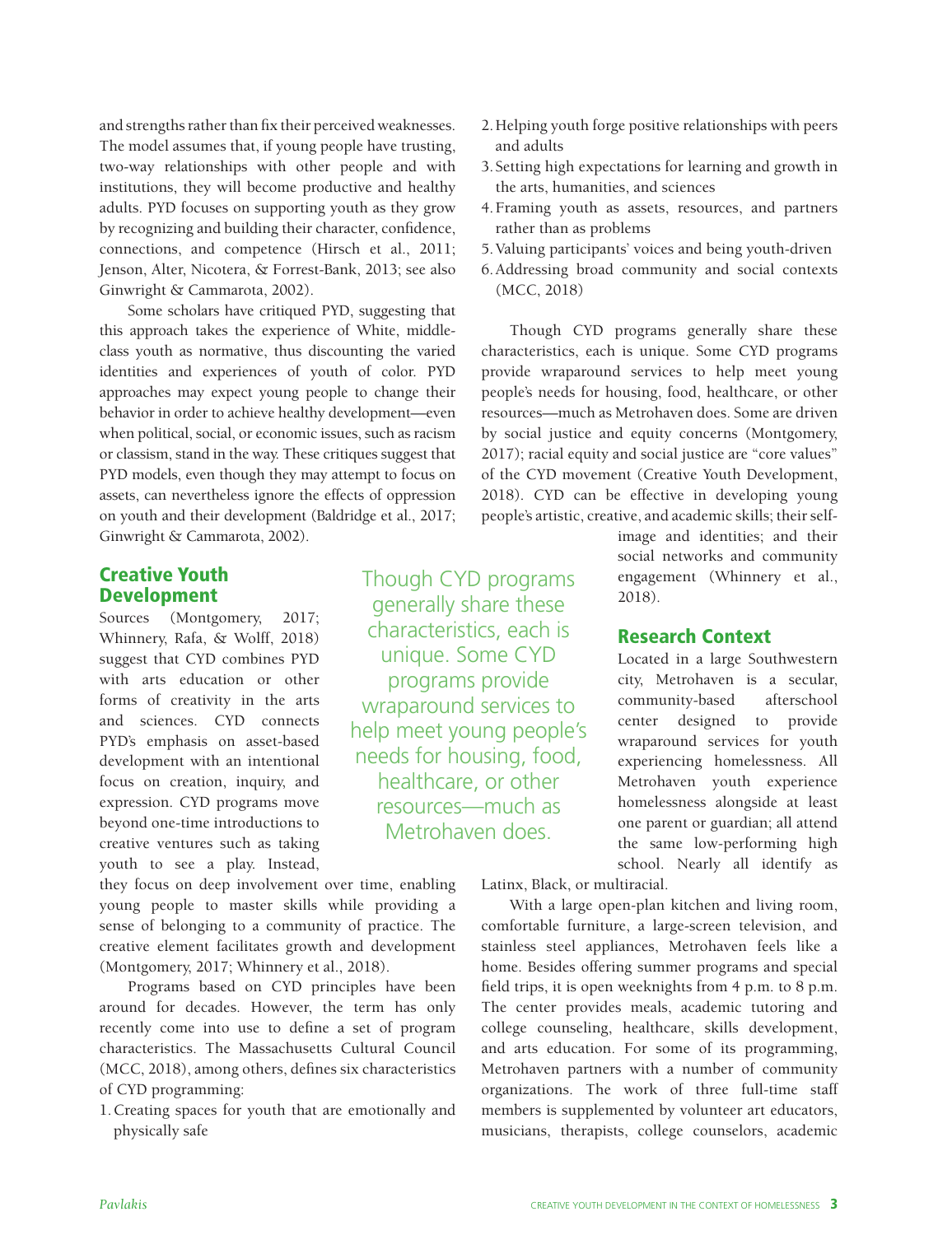tutors, and mentors. Metrohaven receives financial and in-kind support from private individuals, companies, and a local church.

Although Metrohaven does not explicitly refer to itself as a CYD program, it embraces many of the foundational characteristics of CYD. It houses an arts studio, a music recording studio, and a grand piano. Art educators and professionals lead projects, mentor participants, and offer music and photography lessons. In addition to providing programming itself, Metrohaven also partners with third-party organizations. For instance, Metrohaven built a strong collaborative relationship with "Lightup" (another pseudonym), an arts education organization that has received national attention for its CYD model. Lightup provides regular and intensive poetry, arts, and creative team-building activities.

## Methods

This study is part of a larger qualitative research project I conducted in 2016 during Metrohaven's first year of operation. For this project, I conducted 12 interviews with 10 Metrohaven staff members and volunteers and gathered data from 21 young people through a combination of group and individual interviews. During the nine months of this research, I spent 44.5 hours observing programming and meetings. Along the way, I collected documents including Metrohaven's strategic plan and student rules, as well as ad hoc materials such as flyers.

With respondents' permission, I audio-recorded all interviews. To analyze the data, I uploaded interview transcripts into NVivo 11, a qualitative analysis software program. I began by reading all the transcripts closely, line by line, to allow themes to emerge. Then I grouped and organized my themes into codes and considered how they connected to the foundational characteristics and values of CYD.

My intersecting identities as a White, middleclass, female university faculty member undoubtedly shaped the research. My race, class, profession, and age most likely created distance between me and the young people I interviewed, none of whom were White. Our differences may have shaped how the respondents spoke with me and what they said. However, I spent many afternoons at Metrohaven and sometimes even participated alongside the youth in activities such as rock climbing, so most of the interviewees knew me. A few young people connected more deeply by chatting with me regularly about their day; a couple

even introduced me to their parents. These bonds may have engendered trust and allowed youth interviewees to speak more openly with me than they might have otherwise. Meanwhile, in many ways my race, class, and age probably facilitated data collection with the majority–White staff and volunteers.

# Creative Youth Development at Metrohaven

My research revealed ways in which Metrohaven applied the six foundational characteristics of CYD (MCC, 2018) in its work with youth experiencing homelessness.

# 1. Safe Space

CYD emphasizes providing safe and healthy spaces for youth (MCC, 2018). Metrohaven had a state-of-the-art physical facility. As participants walked down the hall, they passed the art studio, music recording studio, and counseling rooms. They then arrived at a big openplan kitchen and living room space with couches, a bookshelf, and framed pictures of the participants and staff. Large tables accommodated communal dinners; at any time, participants could help themselves to healthy snacks, a cabinet full of food, and an oversized fridge. Off the open-plan room were a computer lab, two quiet rooms, a laundry room, showers, and a piano room. Because youth experiencing homelessness often lack a place to store personal belongings, participants had their own decorated cubbies. A dry-erase board that shared the weekly program provided a sense of stability. Written across the wall in large metal letters was the word "HOME," a powerful term in homelessness contexts.

To Metrohaven staff, the quality of the physical facilities was vital. One staff member noted that the space sent participants the message that "'These people do care about me, they want me to succeed'—just like their own parents do." In informal conversations and interviews, staff said they wanted only the best for participants; all in-kind donations had to be new and of high quality. The goal was to reduce shame and buffer youth from stigma.

Youth participants described Metrohaven as "home-like" because of the "setting that's in here." They said in interviews that they felt, as one put it, "It's safe here." Participants often noted the importance of access to plenty of good food. The communal dinners typically came from local high-quality restaurants. Sometimes a volunteer family brought in fresh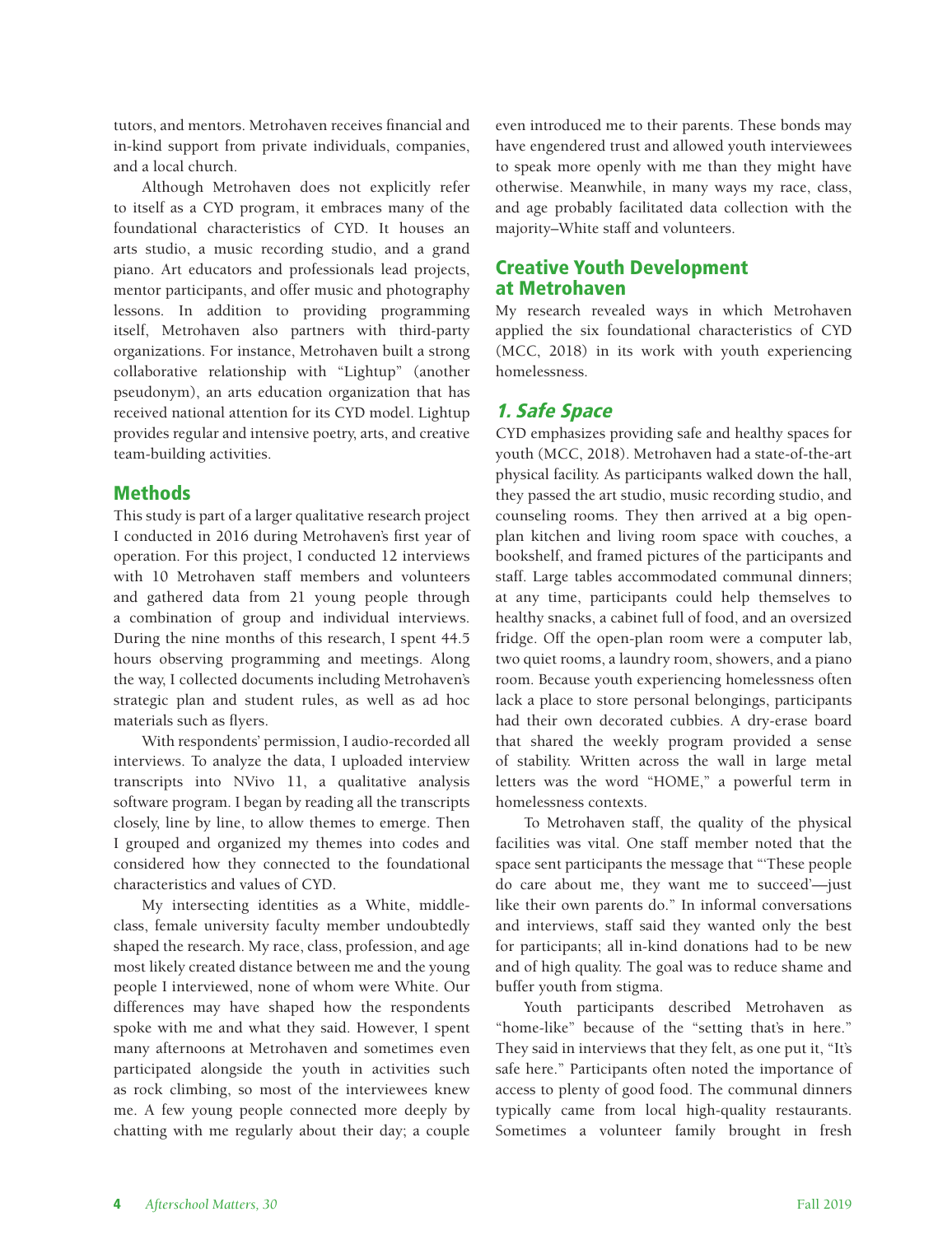groceries and cooked dinner with the youth. Some young people noted that they loved being able to cook at Metrohaven—something that families without access to a kitchen often are not able to do (Hallett & Skrla, 2017).

# 2. Positive Relationships

Another CYD characteristic is a focus on positive relationships and social skills (MCC, 2018). Metrohaven often excelled in this area. The high mobility that accompanies homelessness means that, at some point, most Metrohaven youth had moved away from close friends and trusted mentors. Relationship building is particularly important in such a context (Miller, 2011). Beyond the athletic coaches that

a few students cited as being important mentors, many Metrohaven youth said that they did not feel particularly close to adults or peers at school. However, they said that trusting relationships were commonplace at Metrohaven.

Metrohaven built strong peer relationships through group activities and challenges that fostered trust. Participants noted that "[we] act like we are siblings," even though they rarely saw one another at school. They said that Metrohaven had improved their peer relationships. As a staff member noted, "They've formed a family."

Metrohaven also fostered strong relationships between staff and youth. Participants said they voluntarily shared their grades and course plans; staff said that they knew who had exams coming up. Some participants noted that staff members were, as one put it, "like our big mom and … like our dad." Many young people said that, because of Metrohaven, they felt more confident and better prepared to negotiate their relationships with adults both at school and with family.

# 3. High Expectations

CYD programs encourage youth to take risks while providing support to enable them to meet high expectations (MCC, 2018). Many Metrohaven youth excelled in the arts; staff said that some were "very talented artists" and musicians who had won statelevel awards. Others embraced the arts simply as a way

to express themselves. One Latinx participant noted, "I'm in poetry club. That's my outlet. I put a huge emphasis on my art."

Participants consistently praised how Metrohaven shaped their artistic skills. A Latinx youth noted in an

A dry-erase board that shared the weekly program provided a sense of stability. Written across the wall in large metal letters was the word "HOME," a powerful term in homelessness contexts.

interview, "I've never had an art room, a place where I could just go do art…. In here, they give you all the materials, and you can express and go more in-depth…. They've developed my art skills." Other young people noted that the art programming was "lots of fun" and that they "love[d] it." One participant had "gotten very good" at the piano while another had "learn[ed] how to cut and edit videos."

Beyond extending participants' artistic skills, arts educa-

tion at Metrohaven served several other purposes. For one thing, it built community and created a sense of belonging. An art educator explained:

When you are sitting around a table all working on something, you become a community. It's like a meal…. It's like anything communal: You become a community, and the economic and age [differences] and everything sort of melts a bit.

Arts education at Metrohaven also allowed youth to "get in the zone" and provided an escape from daily realities. The arts educator noted that work in the arts "transports you out of your problems really for a while. I found, whether you're a high-paid executive or somebody that doesn't have a penny, everybody … needs a release to be transported out of your worries."

Another benefit of creating art was that participants made physical products that were theirs alone. An arts educator elaborated:

[The art work is] physical. You can throw it away; it belongs to you. That's the best part. Especially in homelessness, they don't have a place to put [their art], but it belongs to them. It's your work, so it's good to have a place to keep their work that they know it's safe.

Finally, the arts helped participants learn skills they could apply in other parts of their lives. The arts educator noted that the work "helps them … to take on challenges that are new and to solve problems." Working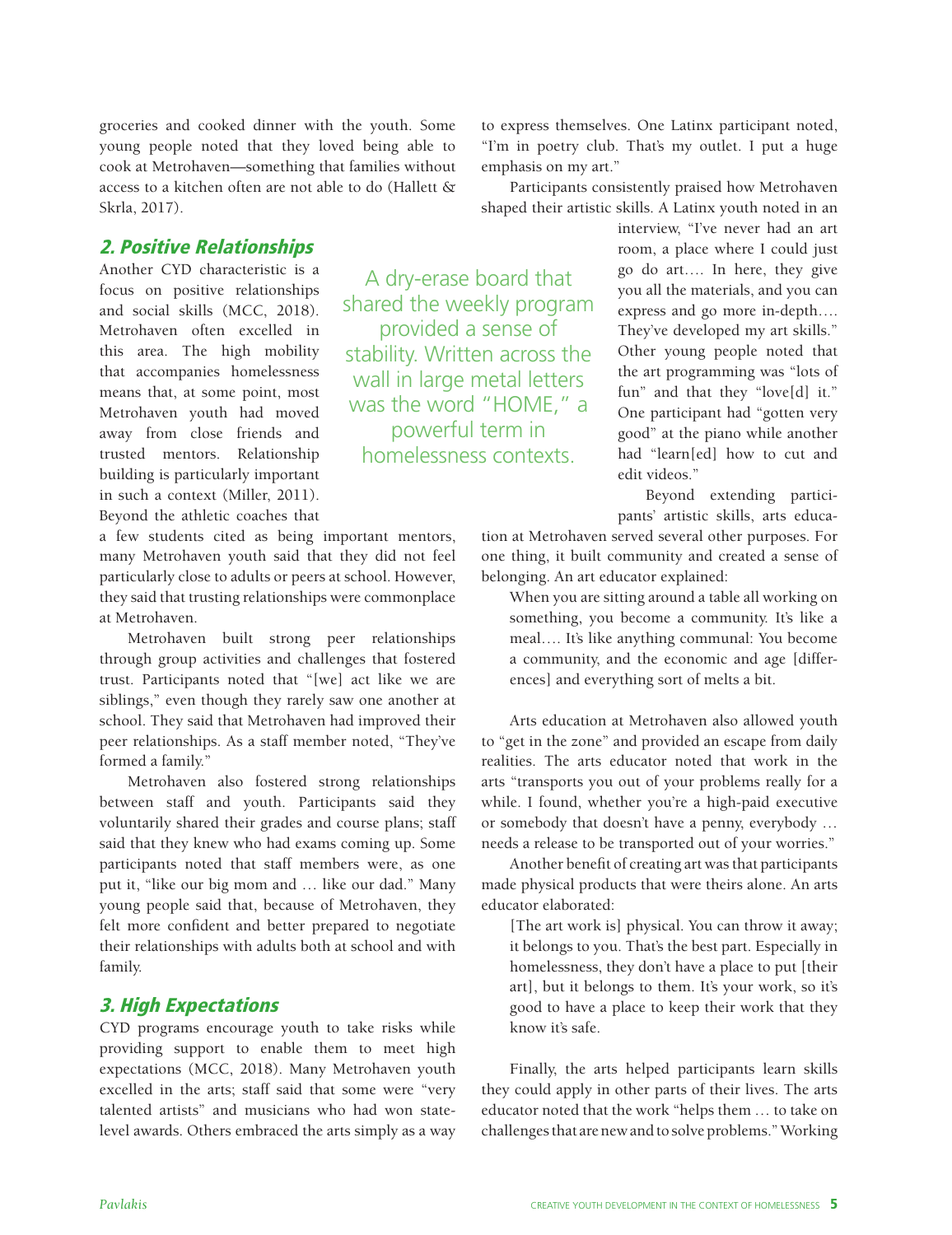alongside professional arts educators, she continued, enabled participants to receive "encouragement" and to get to know role models who "make a life in art."

Metrohaven staff encouraged participants to take risks while providing them with necessary supports. Some participants entered local poetry contests, for example, after working for an extended time on original poems. Some participants went rock climbing and engaged in trust-building activities and games that not only built bonds among participants but also forged a supportive environment. A staff member explained:

You have all these growth things you need them to learn. At the same time, that fun and exploring needs to be there as well. In all our activities, whether it's the art room or the recording studio or playing board games, we try to add this exploration piece to it by encouraging new forms of art, by teaching them skills in the recording studio—asking questions, learning new fun skills, learning how to interact with your peers, and make a group project.

Thus Metrohaven blended skills development with opportunities for creative exploration.

In keeping with the CYD focus on high expectations, many CYD program cycles culminate in final products or performances presented to an audience. These culminating products allow youth to demonstrate their mastery and be proud of their accomplishments (MCC, 2018). However, Metrohaven's program did not include culminating arts projects. The high mobility and stress of homelessness would complicate the design and implementation of long-term projects. For example, the arts educator I interviewed mentioned one participant who was "a really good artist and a good person, but then he just kind of disappears for a while," saying that the teen was "feeling really stressed" and worried about

An emphasis on young people needing to "change"—an underlying concept in some PYD models—can be problematic when working with youth experiencing homelessness. It can ignore the structural obstacles families experiencing homelessness face, such as a lack of affordable housing, racism and discrimination, and labor market obstacles.

ment, transportation, and childcare (Hallett & Skrla, 2017). The unpredictable moves and stress that often accompany homelessness could keep participants or their families from attending final events or hinder participants from finishing their work on time.

# 4. Asset-Based

In contrast to deficit framings, which highlight youths' risks or perceived weaknesses, asset-based CYD programs frame youth as individuals whose strengths add value to their communities (MCC, 2018). In many ways, Metrohaven tried to emphasize assets. The center's programming focused on uncovering and extending participants' strengths, engaging young people in community service and skill-building activities. Metrohaven's strategic plan saw participants as "the next great composers, artists and thinkers." In interviews, staff often spoke of participants' wide-ranging talents and sometimes recognized the structural challenges the young people faced because they attended a struggling school.

However, in other ways, Metrohaven fell victim to deficit thinking. For instance, according to the

> strategic plan, Metrohaven could "help transform [young people] out of the pattern into which they were born or gravitated towards." Similarly, a volunteer noted, "I really think they want to change." An emphasis on young people needing to "change"—an underlying concept in some PYD models—can be problematic when working with youth experiencing homelessness. It can ignore the structural obstacles families experiencing homelessness face, such as a lack of affordable housing, racism and discrimination, and labor market obstacles. It can imply that parents choose to be homeless and are unable to care adequately for their children (see Aviles de Bradley, 2015; Hallett & Skrla,

his mother. Although most of the young people I interviewed felt that they could turn to at least one adult in their household for advice, research suggests that parents experiencing homelessness can be burdened by the daily challenges of finding housing, food, employ2017). The focus on change can also suggest that youth would be *off-track* without the program (see Baldridge et al., 2017).

By contrast, most Metrohaven youth were close to at least one adult family member, attended school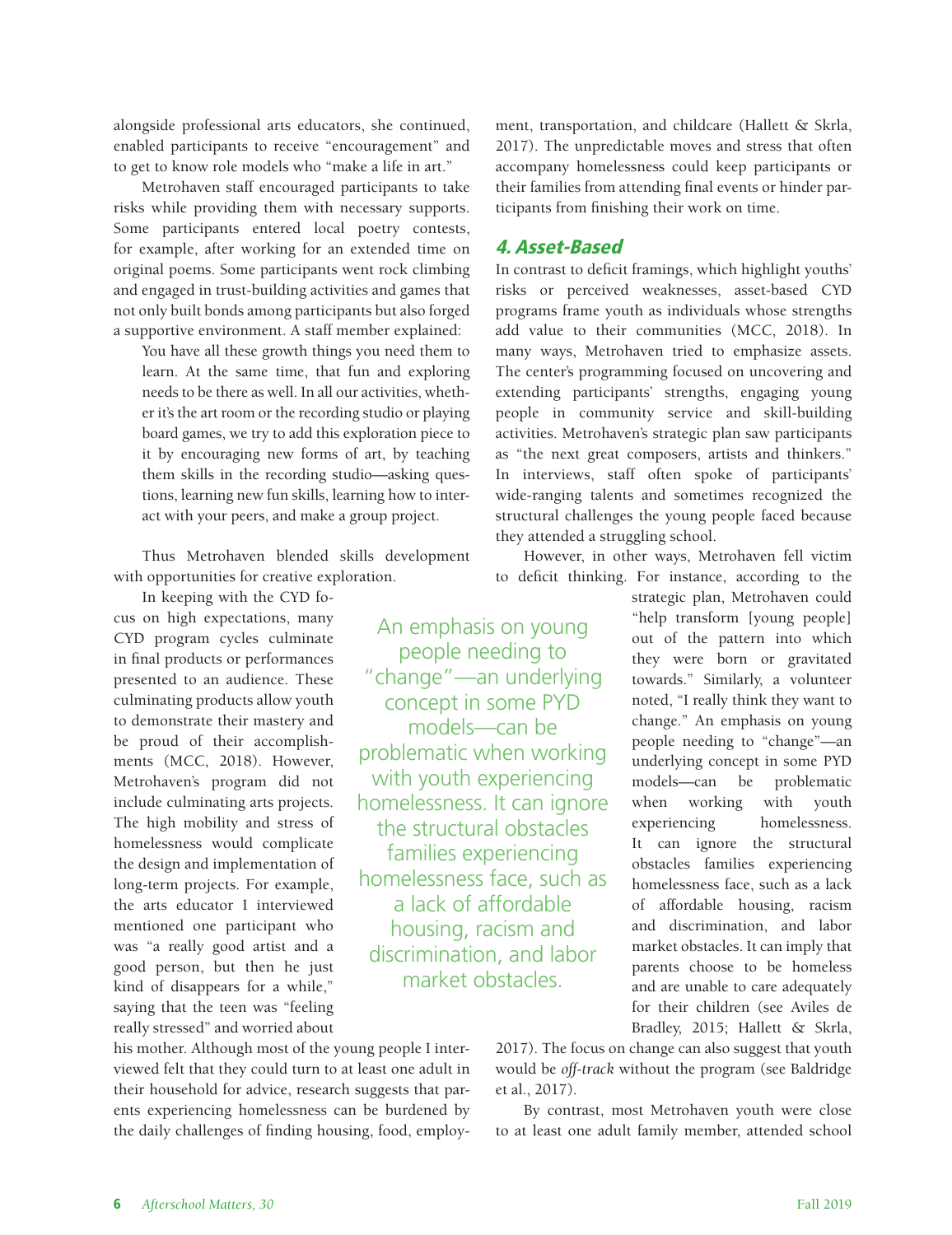regularly, and were engaged in OST programs or sports. If they didn't come to Metrohaven, they said, they would go to the gym to work out, attend tutoring at their school, or spend time with their siblings. While recognizing the important role Metrohaven played in their lives, they painted a picture of themselves as engaged adolescents with diverse support networks. Metrohaven often extended and enriched these networks, rather than creating them from scratch.

#### 5. Youth-Driven

In effective CYD programs, young people's opinions and experiences help to shape their program experiences and development. They may, for example, take on leadership roles in the institution (MCC, 2018). Although participants had limited leadership opportunities, staff routinely gathered youth opinions through surveys, feedback forms, and informal conversations. When data suggested that participants did not enjoy the financial literacy programming, staff immediately worked with the external provider to revise it. Similarly, when participants critiqued Lightup's poetry programming, staff not only collaborated with Lightup to alter the programming but also worked with participants to bridge the conceptual gaps among writing, poetry, spoken word, and music.

According to interviews, participants wrote and even enforced Metrohaven's rules, a practice that helped to create a youth-driven atmosphere. Rules included, for example, "no profanity," not using phones during dinner, and cleaning up after oneself. Some of the rules related specifically to coping with housing instability, such as one that prioritized the use of computers for school assignments.

# 6. Broader Context

CYD programs aim to effect change by addressing the context in which youth are situated. To do so, they may coordinate with other community-based organizations or offer activities that respond to local, national, global, or historical concerns (MCC, 2018).

Through partnerships with more than 20 organizations and a range of volunteers, Metrohaven responded to many of its participants' immediate needs, particularly those related to housing instability. For instance, a medical and dental care truck visited routinely. Other partners provided school supplies, clothing, and shoes. The fact that Metrohaven was specifically designed to meet the unique and varied needs of youth experiencing homelessness highlights

its responsiveness to the broader context. Its extensive community collaborations were aligned with researchbased best practices on responses to homelessness (see Hallett & Skrla, 2017; Miller, 2011).

Still, though participants engaged in community service projects and prioritized "giving back," Metrohaven had not yet provided opportunities for youth to deeply explore or act on the root causes of issues that mattered to them. For instance, some Metrohaven youth had deep interests in complex topics such as racism and discrimination, voter disenfranchisement, police brutality, homelessness, and immigration reform. One Latinx participant discussed how she thought Latinx people should respond to the debate on building a wall between the United States and Mexico: "What I think is the worst mistake Hispanics could do, like us, would be to make ourselves the victims and not stand up … like cry about it. I don't want to cry about it. I want to go against it."

With limited exceptions, Metrohaven's programming did not encourage participants to discuss, explore, or act on sociopolitical issues. Exacerbating this gap in programming was the racial misalignment between staff, volunteers, and board members, who were majority White, and participants, who were majority Latinx and Black. In keeping with critiques of PYD approaches, in interviews, staff noted that most program role models were "White Anglo-Saxon" and that youth did not see "a lot of people who look like" them.

# Recommendations

Study findings suggest recommendations for OST CYD programs that serve children and youth experiencing homelessness, whether they are specifically designed for homelessness contexts or not. These recommendations highlight the importance of collaborating, adapting CYD to the context, and harnessing CYD's core values.

# Prioritize Collaborations

In order to support youth experiencing homelessness, Metrohaven collaborated extensively with individuals and organizations. Research suggests that cross-sector collaborations are vital to providing holistic supports for children and youth experiencing homelessness (Miller, 2011). OST centers can support participants by building deep neighborhood connections and thinking creatively about ways to foster mutually beneficial partnerships with individuals, nonprofits, and forprofit companies. They can also learn about the needs and assets of families and can co-design partnership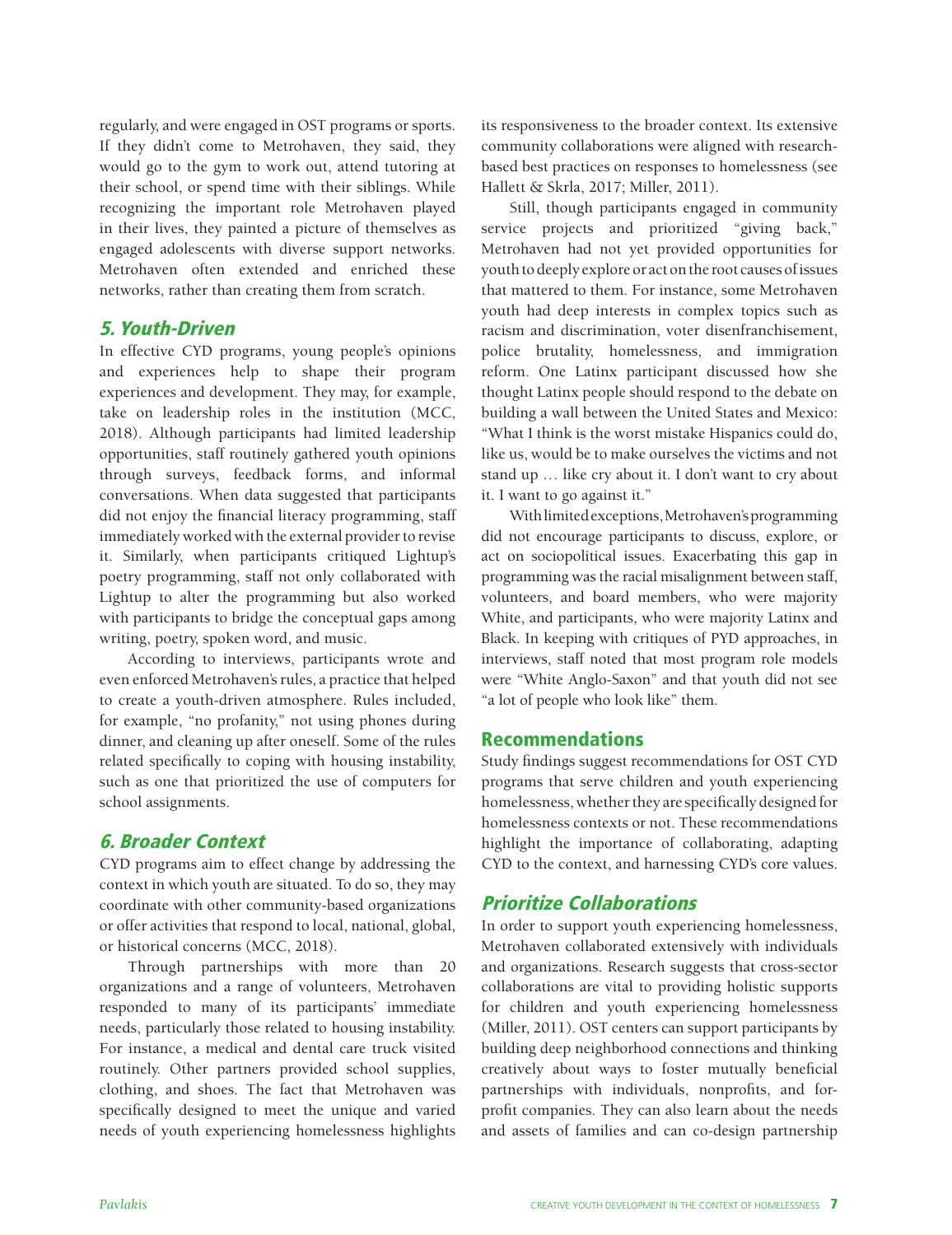opportunities with adults whom youth identify as important to them.

## Adapt CYD to Program Contexts

As Metrohaven often demonstrated, to serve youth

experiencing homelessness, CYD programs have to remain flexible and responsive. Rather than forgoing culminating events, as Metrohaven did, programs may instead consider adapting culminating events or performances to allow for the transience that often comes with housing instability. Perhaps they could use technology to enable both young people and audiences to participate remotely, both asynchronously and in real time. To ensure that events

OST centers can support participants by building deep neighborhood connections and thinking creatively about ways to foster mutually beneficial partnerships with individuals, nonprofits, and for-profit companies.

are convenient and welcoming, providers could consult with youth and families about location and about needed supports such as childcare, food, and transportation. Culminating events could also be opportunities to assist and to learn from participants and their families. A provider might, for example, have a medical van stationed outside the event venue, hand out information on employment and training opportunities, or distribute feedback forms adults could use to share insights about their families' needs and assets.

CYD programs should learn as much as possible about participants' housing status through such means as in-house surveys or data sharing agreements with schools or other providers. Furthermore, the Metrohaven example demonstrates the importance of providing access to food, places to cook and store belongings, hygiene items, and showers. CYD programs should consider the importance of these resources to ensure that youth experiencing homelessness can fully participate in the programming. To foster feelings of belonging, providers should consider extending "lifelong membership" to young people who attend at any point—even if they move. Safe social media outlets, such as the closed forums Metrohaven uses, can be helpful in connecting alumni to staff and peers regardless of distance. In order to advocate for participants, providers should also learn about McKinney-Vento.

# Harness CYD's Core Values

Art and arts education have been used to heal trauma and facilitate social reform (see Eaton, Doherty, & Widrick, 2007). According to the CYD National Blueprint (2018), "racial equity and social justice,

youth voice, and collective action" are "core values of the CYD movement" (p. 3). In some ways, Metrohaven

youth were already applying the arts in restorative ways. Still, Metrohaven may have been missing opportunities to tap the actionoriented potential of the creative arts. If youth in CYD centers are interested in addressing local housing instability, for example, they could use art, multimedia, and historical sources to build awareness of the history of racism and discrimina-

tion in housing. Alongside artists, scientists, and educators, they could create maps of affordable housing, foreclosures and evictions, and public transportation. They could examine local policies; devise potential solutions; and produce creative works to share their lived experiences, knowledge, and action plans for housing stability.

Such opportunities, co-designed thoughtfully and flexibly by programs and youth together, can enable young people to develop skills through creative inquiry, connect with their communities, and act on contextual barriers that shape their development. In this way, CYD programs can support stability while creating structural change.

#### References

Aviles de Bradley, A. M. (2015). *From charity to equity: Race, homelessness and urban schools.* New York, NY: Teachers College Press.

Baldridge, B. J., Beck, N., Medina, J. C., & Reeves, M. A. (2017). Toward a new understanding of communitybased education: The role of community-based educational spaces in disrupting inequality for minoritized youth. *Review of Research in Education*, *41*(1), 381–402.

Creative Youth Development National Partnership. (2018, March). *National blueprint executive summary*. Retrieved from [https://www.creativeyouthdevelop](https://www.creativeyouthdevelopment.org/wp-content/uploads/2018/03/BlueprintExecutiveSummary.pdf)[ment.org/wp-content/uploads/2018/03/](https://www.creativeyouthdevelopment.org/wp-content/uploads/2018/03/BlueprintExecutiveSummary.pdf) [BlueprintExecutiveSummary.pdf](https://www.creativeyouthdevelopment.org/wp-content/uploads/2018/03/BlueprintExecutiveSummary.pdf)